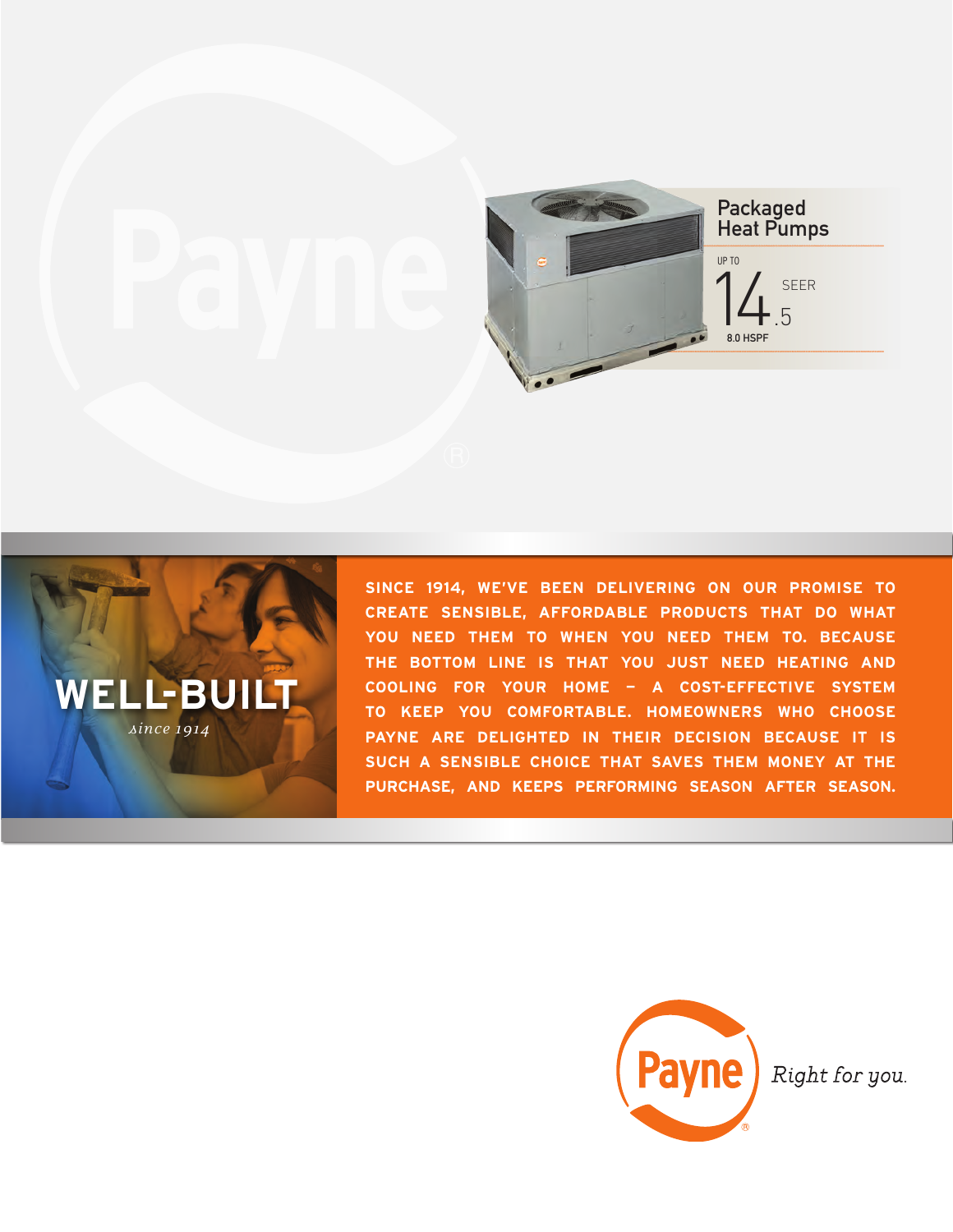#### *The Well-Built Warranty.*

*Every packaged heat pump we build is covered with a 10-year parts limited warranty.\* This warranty applies to the original owner of the properly registered product. Ask your Payne dealer about optional labor warranties.*

### *Run-tested and right for you.*

*Because we only feel comfortable providing you with long-lasting comfort and efficiency, only products that complete our testing with a 100% success rate make it out of the factory.* 

## **OUR PROMISE WHAT IS SEER and HSPF?**

*Like a car's mpg, SEER (Seasonal Energy Efficiency Ratio) is the measure of cooling efficiency for a heat pump. It tells you how much heat is removed from your home in relation to how many watts per hour it takes to reach your set comfort level. HSPF (Heating Seasonal Performance Factor) is the measure of a heat pump's heating efficiency. The higher the number the better, because when you waste energy you waste money.*

*To give you an example, the minimum SEER level for cooling operation in the U.S. is now 14. Payne offers models that exceed that, giving you even better efficiency.*



*For homes that are designed to use packaged heat pumps, these models have both the interior and exterior components of traditional split-system heat pumps combined in one outdoor unit.*

\*Warranty period is 5 years if not registered within 90 days. Jurisdictions where warranty restrictions are not allowed will automatically receive a 10-year parts limited warranty. See warranty certificate at payne.com for complete details, terms and exclusions.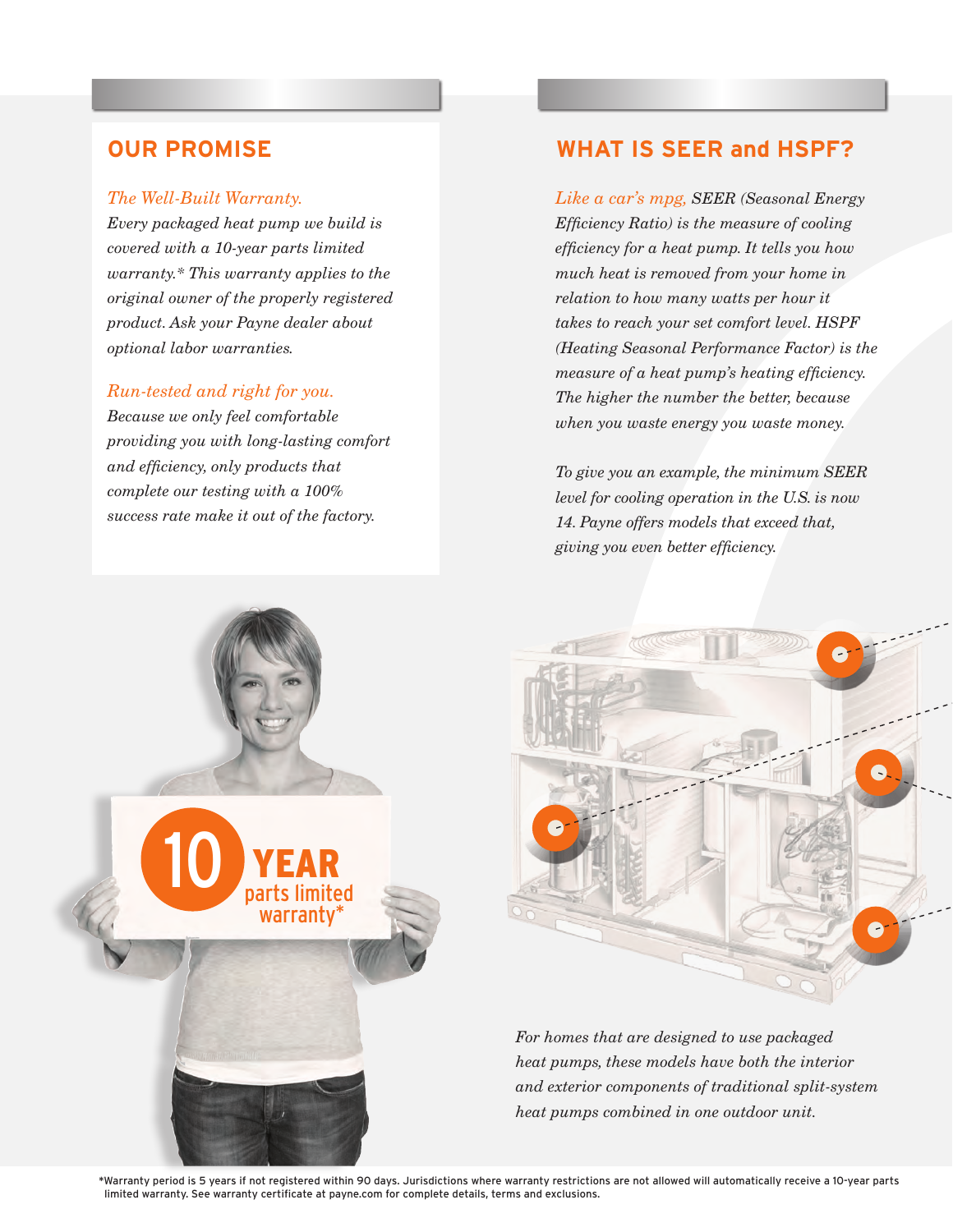#### *When you purchase Payne products,*

*you will soon find out why they are right for you. Our packaged heat pumps aren't just affordable – they're built to perform. And since packaged heat pumps operate entirely outdoors, all components are designed for durability.*

### **ENVIRONMENTALLY-SOUND R-410A**

These packaged heat pumps use the EPA-approved and chlorine-free R-410A refrigerant, an environmentally-sound alternative to R-22, for minimal effect on the Earth's ozone layer.

- **Lasting protection** Exterior cabinetry is coated with a rugged baked-on enamel finish to provide scratch and corrosion resistance.
- **2 Reliable R-410A compressor** *—* You want the most important part of the entire unit to stay running strong, right? With built–in protective features, our compressor operates quietly and reliably for years of heating and cooling comfort.
- **3 4-season comfort** *—* Our electric heat package is added to the unit to provide extra-cozy comfort on the coldest winter days.
- **5 olid foundation** Our durable, composite base features outstanding drainage to help inhibit mold, algae, and bacterial growth. Outside, metal base rails provide added stability, plus easier handling and rigging for the dealer.





PH4G\* **14** SUBSPF **SEER** UP TO

'ayne

- **Single-stage compressor**
- **Ground or rooftop installation**
- **R-410A refrigerant**

# 14 PH4Z\* **SEER 8.0 HSPF** UP TO

- **Single-stage compressor**
- **Ground or rooftop installation**
- **R-410A refrigerant**